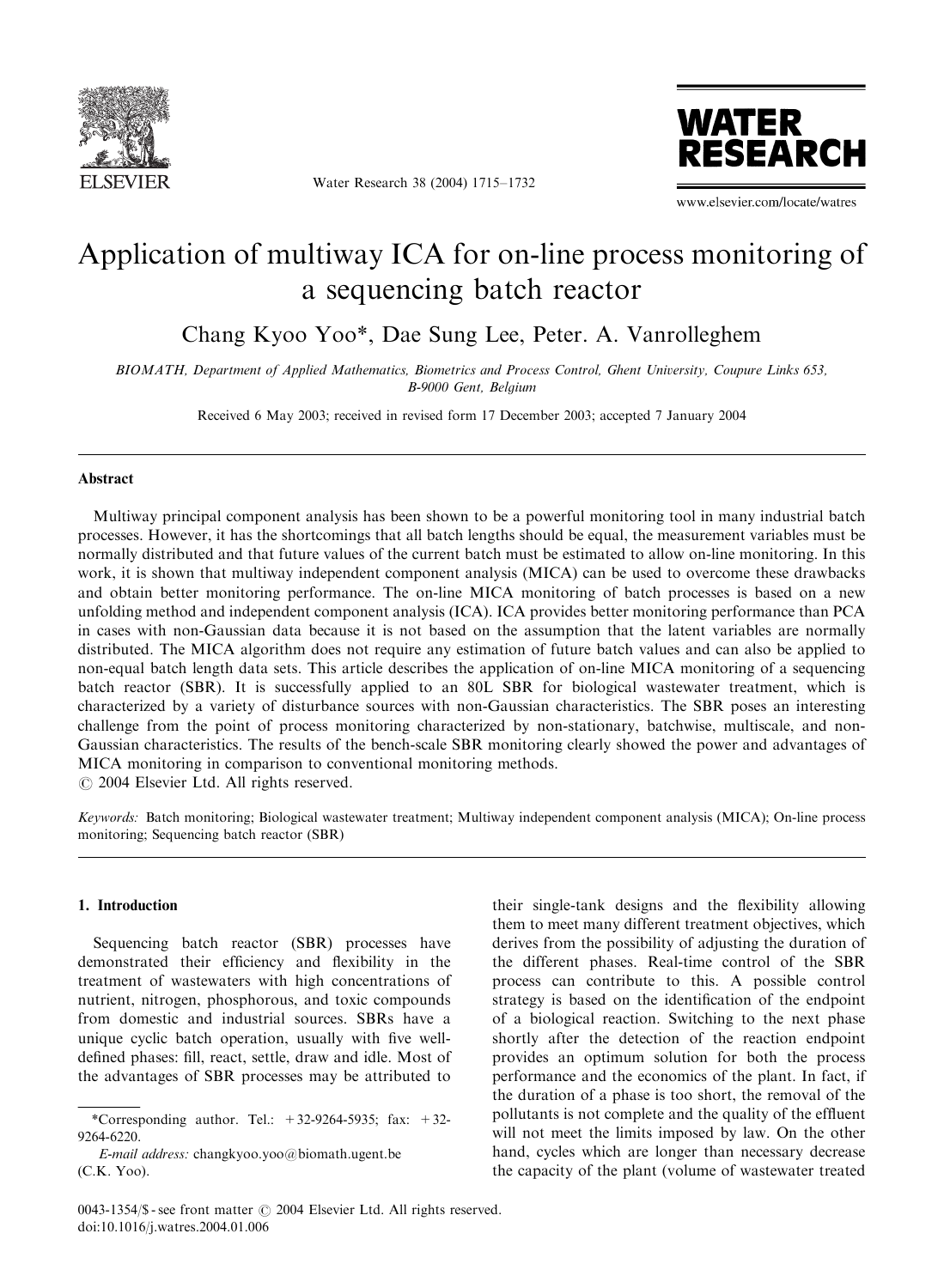| <b>Nomenclature</b> |                                         | S                         | independent component matrix                                                            |  |
|---------------------|-----------------------------------------|---------------------------|-----------------------------------------------------------------------------------------|--|
|                     |                                         | $S_d$                     | deterministic part of S                                                                 |  |
| A                   | mixing matrix                           | $S_{e}$                   | excluded part of S                                                                      |  |
| a                   | the number of latent variables in PCA   | s(k)                      | the $k$ th column vector of $S$                                                         |  |
| B                   | separating matrix for whitened vector z | $\mathbf{s}_e(k)$         | the kth column vector of $S_e$                                                          |  |
| $B_d$               | deterministic part of <b>B</b>          | <b>SPE</b>                | squared prediction error                                                                |  |
| $B_{\rm e}$         | excluded part of $\bf{B}$               | T                         | score matrix                                                                            |  |
| d                   | the number of variables                 | $T^2$                     | Hotelling's $T^2$ statistic                                                             |  |
| E                   | expectation operator                    | U                         | orthogonal matrix generated from the eigen-                                             |  |
| E                   | residual matrix                         |                           | decomposition of $R_x$                                                                  |  |
| e(k)                | $k$ th row of $E$                       | W                         | separating matrix for original data vector x                                            |  |
| $I_{\text{ICA}}$    | the score matrix of MICA                | $\mathbf{W}_{d}$          | deterministic part of W                                                                 |  |
| $I^2$               | $I2$ statistic for MICA monitoring      | $\mathbf{W}_{\mathrm{e}}$ | excluded part of $W$                                                                    |  |
| $I_{\rm e}^2$       | $Ie2$ statistic for MICA monitoring     | X                         | data matrix $(\mathbf{X} \in R^{n \times d}$ in PCA, $\mathbf{X} \in R^{d \times n}$ in |  |
| $\boldsymbol{m}$    | the number of latent variables in MICA  |                           | ICA)                                                                                    |  |
| $\boldsymbol{n}$    | the number of samples                   | $\mathbf{x}$              | d-dimensional column vector of data matrix                                              |  |
| $\boldsymbol{k}$    | time index                              | $x_i(k)$                  | the entry in the <i>j</i> th row and <i>k</i> th column of <b>X</b>                     |  |
| P                   | loading matrix                          | $\hat{\mathbf{x}}$        | predicted data vector                                                                   |  |
| Q                   | whitening matrix                        | Z                         | whitened data vector                                                                    |  |
|                     |                                         |                           |                                                                                         |  |

per day) or increase its operating costs; an aerobic phase which is too long would also mean wasting energy for aeration [\[1,2\].](#page-17-0)

The SBR process is highly nonlinear, time varying and subject to significant disturbances like hydraulic changes, composition variations and equipment failures. Small changes in concentrations or flows may effect effluent quality and microorganism growth. Moreover, compared to continuous wastewater treatment processes, SBR operation data have the added dimension of batch number, in addition to the measured variables and sample times (batches  $\times$  variables  $\times$  time), that is, a three-way matrix. Batch processes generally exhibit some batch-to-batch variation in the trajectories of the process variables. Normal variation is due to typical variations in the operation whereas special variations are due to exceptional phenomena [\[3\]](#page-17-0). However, treatment performance, the key indicator of process performance, is often examined off-line in a laboratory. Even though operators are aware that there are some problems in treatment performance, they cannot quickly find out or deduct what the causes are and predict when they will occur because most batch processes are run without any effective form of on-line monitoring. Therefore, on-line monitoring and fault diagnosis of batch processes are crucial to detect faults that can be corrected prior to completion of the batch or can be corrected in subsequent batches. Early detection of problems and correction of deviations by on-line monitoring before the completion of the batch can save the batch and reduce the number of rejected batches.

Several techniques using multivariate statistical analysis have been developed for on-line monitoring and fault detection of batch processes. Nomikos and

Macgregor [\[5,6\]](#page-17-0) have extended the multivariate statistical process control (SPC) methods of Principal Component Analysis (PCA) to batch processes, where the method is called multiway PCA (MPCA). The key idea of MPCA is to compress the normal batch data and extract the important information by projecting the data onto a low-dimensional space that summarizes both the variables and their time trajectories. The progress of a new batch is then monitored by comparing the progresses of the projections in the reduced space with those collected from normal batch data. Dong and McAvoy [\[4\]](#page-17-0) used nonlinear principal component analysis (NLPCA) based on principal curves and neural networks to monitor batch processes. Rãnnar et al. [\[7\]](#page-17-0) suggested an adaptive batch monitoring method using hierarchical PCA to overcome the need of estimating the missing data on trajectory deviation from the current time until the end of the batch in PCA. There are many papers related to the application of MPCA to industrial batch monitoring [\[8–18\].](#page-17-0)

MPCA has a fundamental shortcoming as it assumes equal batch lengths and a Gaussian distribution of the variables. Moreover, the necessity to predict the future values of a batch in MPCA might cause false detection because the predicted values that do not consider a dynamic relationship may distort the data information. To solve these problems, we will apply an on-line monitoring method, called multiway independent component analysis (MICA), to the SBR process. It uses a simple unfolding method and applies the independent component analysis [\[19,20\]](#page-17-0).

This paper is organized as follows. The MPCA and the MICA monitoring are introduced in the next section. Then the on-line monitoring procedure of MICA is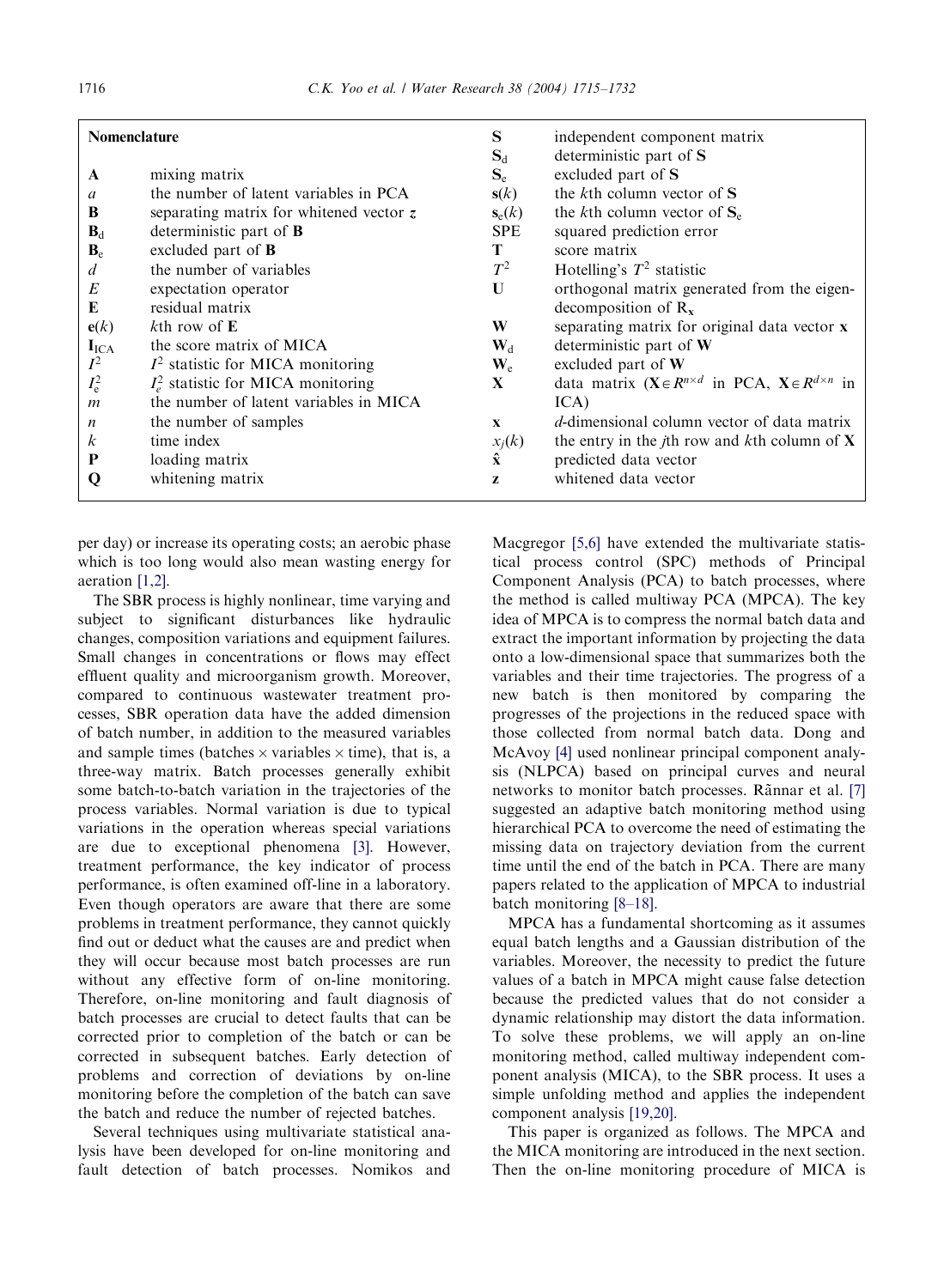explained. The results of a bench scale SBR plant are then given to illustrate the power and advantages of the MICA monitoring in comparison to MPCA. Finally, conclusions are given.

# 2. MPCA

MPCA is used for analysis and monitoring of batch process data. The batch data are reported in terms of batch runs, variables and times. Data are arranged into a three-dimensional (3-D) matrix  $X(I \times J \times K)$ , where I<br>is the number of batches. I is the number of variables is the number of batches,  $J$  is the number of variables and  $K$  is the number of sampling times in a given batch. It can be decomposed using various three-way techniques, including MPCA. Multiway PCA is equivalent to performing an ordinary PCA on a large 2-D matrix X constructed by unfolding the three-way data as shown in approach of Fig. 1 [\[4\].](#page-17-0)

MPCA decomposes the three-way  $\bf{X}$  array into a munition of the product of the score vector t, and the summation of the product of the score vector  $t_r$  and the loading matrix  $P_r$  plus the residual array  $\bf{E}$  that is minimized in least squares sense as minimized in least-squares sense as

$$
\underline{\mathbf{X}} = \sum_{r=1}^{R} t_r \otimes P_r + \underline{\mathbf{E}} = \sum_{r=1}^{R} t_r p_r^{\mathrm{T}} + \mathbf{E} = \hat{\mathbf{X}} + \mathbf{E}, \tag{1}
$$

where  $\otimes$  denotes the Kronecker product  $(X = t \otimes P)$ is  $X(i, j, k) = t(i)P(j, k)$  and R denotes the number<br>of principal components ratained. The first equation of principal components retained. The first equation in Eq. (1) denotes the 3-D decomposition while the second equation displays the more common 2-D decomposition.

The statistics used for a MPCA are Hotelling's  $T^2$  and squared prediction error (SPE). If a new batch is good and consistent with the normal batches, its scores should fall within the normal range and the SPE or Q-statistic should be small. The  $T^2$  and Q-statistics obtained at end-of-batch for batch i are calculated as

$$
T_i^2 = \mathbf{t}_{\text{new}}^{\text{T}} \mathbf{S}^{-1} \mathbf{t}_{\text{new}} \sim \frac{R(I^2 - 1)}{I(I - R)} F_{R, I - R},\tag{2}
$$

$$
Q_i = \mathbf{e}_i \mathbf{e}_i^{\mathrm{T}} = \sum_{c=1}^{KJ} \mathbf{E}(i, c)^2,
$$
 (3)

where  $e_i$  is the *i*th row of **E**, *I* is the number of batches in the reference set,  $t_r$  is a vector of R scores, S is the  $(R \times R)$  covariance matrix of the *t*-scores calculated during the model development (diagonal due to the orthogonality of the  $t$  score values),  $R$  is the number of principal components retained in the model,  $F_{R,I-R}$  is the *F*-distribution value with *R* and  $I - R - 1$  degrees of freedom. Statistical limits on the  $T<sup>2</sup>$  and O-statistics are computed by assuming that the data have a multivariate normal distribution [\[21\]](#page-17-0).

Wold [\[22\]](#page-17-0) used another unfolding approach (approach B in Fig. 1) for modeling and diagnosis of batch processes. This approach does not have the constraint that the batch length should be equal and future-missing values should be estimated. However, the mean centering of the unfolding matrix required by this approach cannot remove the batch process trajectory since it is based on the batch monitoring around the mean of the variables during all batches.

Two problems can arise with the MPCA method of Nomikos and MacGregor's approach when used for



Fig. 1. Two unfolding methods. Approach A: unfolding timewise [\[5\]](#page-17-0) and approach B: unfolding batchwise [\[22\].](#page-17-0)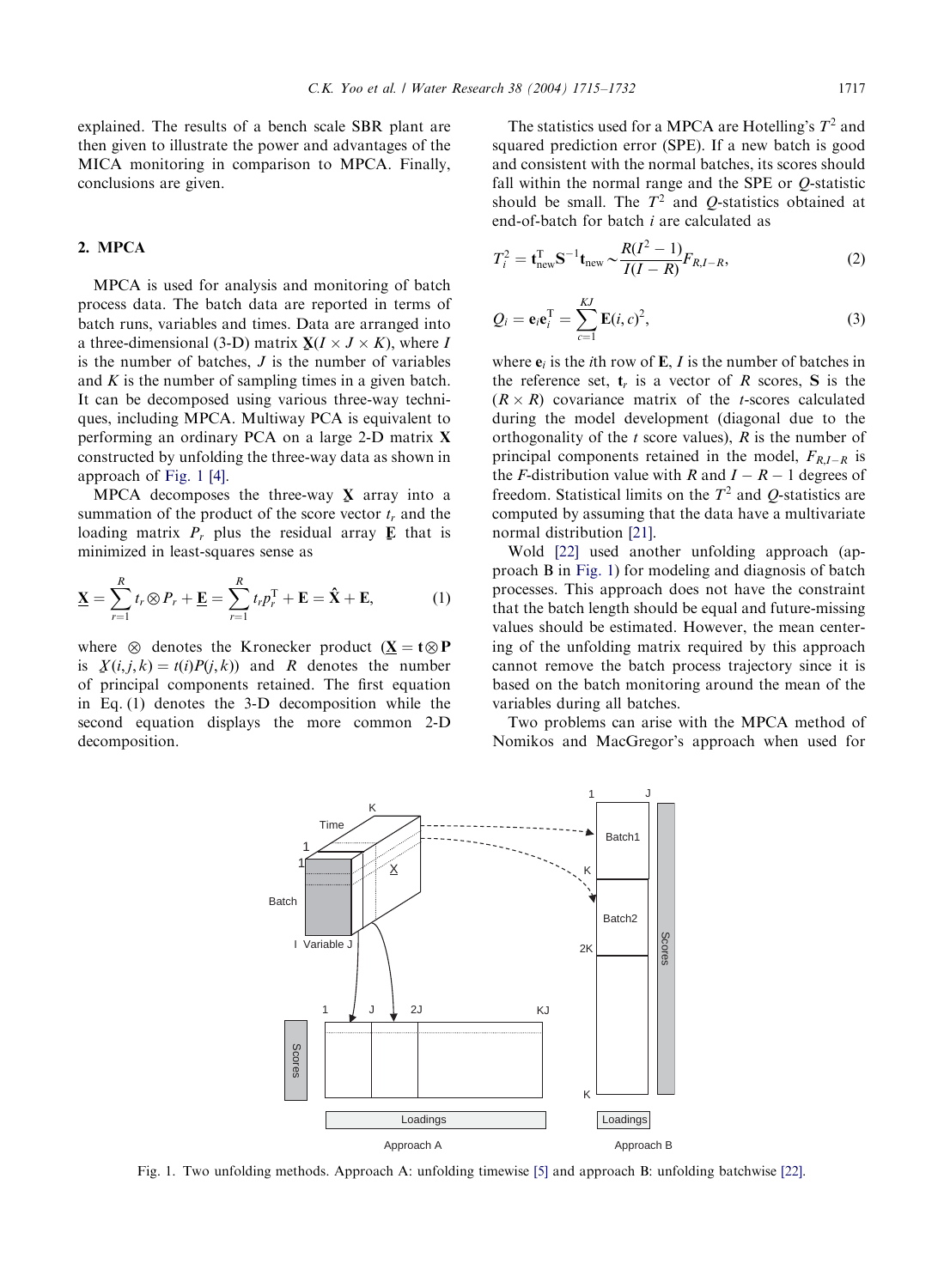on-line batch monitoring: the occurrence of an incomplete data matrix and unequal batch length. The first major problem arises when the monitoring is performed at a time instant where the data matrix is not complete yet. Nomikos and MacGregor [\[5\]](#page-17-0) suggested three different ways for variable trajectory estimation, i.e. to complete the remaining of the batches: (1) zero deviation, (2) current deviation and (3) PCA projection method. The second problem of MPCA is that that the length of the modeled batches should be the same. There are many situations in which the total duration of the batches or the duration of various phases (stages) within the batches is not the same. To handle these problems simply, another unfolding method has to be developed.

## 3. MICA batch monitoring

The fault detection method, which monitors the process operation, is related to hidden information latent in the multidimensional data. So, a key point is how to extract the hidden information from the multidimensional data set. In this paper, we adopt the independent component analysis (ICA) technique. In ICA, the latent variables are allowed to be non-Gaussian and mutually independent. ICA seeks to extract these independent components as well as the so-called mixing process among them [\[19,23–26\].](#page-17-0)

## 3.1. Independent component analysis (ICA)

To introduce the ICA algorithm, it is assumed that  $d$ measured variables,  $\mathbf{x}(k) = [x_1(k), ..., x_d(k)]^T$  at sample k can be expressed as linear combinations of  $m$  ( $\leq d$ ) unknown independent components  $s_1, s_2, \ldots, s_m$ :

$$
\mathbf{x}(k) = \sum_{j=1}^{m} \mathbf{a}_j s_j(k) = \mathbf{A}\mathbf{s}(k),\tag{4}
$$

where  $\mathbf{x}(k)$  is linearly mixed with *m* components of  $s_i(k)$ . The independent components and the measured variables have zero means. The relationship between them is given by

$$
X = AS + E, \tag{5}
$$

where  $X = [x(1), x(2), ..., x(n)] \in R^{d \times n}$  is the data matrix,  $A = [a_1, ..., a_m] \in R^{d \times m}$  is the mixing matrix,  $S =$  $[s(1), s(2), ..., s(n)] \in R^{m \times n}$  is the independent component matrix,  $\mathbf{E} \in \mathbb{R}^{d \times n}$  is the residual matrix, and *n* is the number of samples. The basic problem of ICA is to estimate the original components S or to estimate A from X without any knowledge of S or A. Therefore, the objective of ICA is to calculate a separating matrix W so that the components of the reconstructed data matrix S, given as

$$
\hat{\mathbf{S}} = \mathbf{W}\mathbf{X} \tag{6}
$$

become as independent of each other as possible. Using the ICA algorithm, we can obtain the rows of S whose norm is 1. Compared to the PCA, the S and W matrix in Eq. (6) may be considered as a loading matrix and a score matrix, i.e. S can be regarded as the score matrix T, while W can be treated as loading matrix P [\[25,27\]](#page-17-0).

The initial step in ICA is whitening, also known as sphering, which eliminates all the cross-correlation between random variables. Consider a d-dimensional random vector  $\mathbf{x}(k)$  at sample k with covariance  $\mathbf{R}_{\mathbf{x}} =$  $E(\mathbf{x}(k)\mathbf{x}^{\mathrm{T}}(k))$ . The eigendecomposition of  $\mathbf{R}_{\mathbf{x}}$  is given by

$$
\mathbf{R}_{\mathbf{x}} = \mathbf{U}\Lambda\mathbf{U}^{\mathrm{T}}.\tag{7}
$$

The whitening transformation is expressed as

$$
\mathbf{z}(k) = \mathbf{Q}\mathbf{x}(k),\tag{8}
$$

where  $\mathbf{Q} = \mathbf{\Lambda}^{-1/2} \mathbf{U}^{\mathrm{T}}$ . One can easily verify that  $\mathbf{R}_{z} =$  $E(\mathbf{z}(k)\mathbf{z}^{\mathrm{T}}(k))$  is the identity matrix under this transformation. After the whitening transformation we have

$$
\mathbf{z}(k) = \mathbf{Q}\mathbf{x}(k) = \mathbf{Q}\mathbf{A}\mathbf{s}(k) = \mathbf{B}\mathbf{s}(k),\tag{9}
$$

where **B** is an orthogonal matrix, as verified by the following relation:

$$
E\{\mathbf{z}(k)\mathbf{z}^{\mathrm{T}}(k)\} = \mathbf{B}E\{\mathbf{s}(k)\mathbf{s}^{\mathrm{T}}(k)\}\mathbf{B}^{\mathrm{T}} = \mathbf{B}\mathbf{B}^{\mathrm{T}} = \mathbf{I}.\tag{10}
$$

We have therefore reduced the problem of finding an arbitrary full-rank matrix A to the simpler problem of finding an orthogonal matrix B, which then gives

$$
\hat{\mathbf{s}}(k) = \mathbf{B}^{\mathrm{T}} \mathbf{z}(k) = \mathbf{B}^{\mathrm{T}} \mathbf{Q} \mathbf{x}(k).
$$
 (11)

From Eqs. (6) and (11), the relation between  $W$  and  $B$ can be expressed as

$$
\mathbf{W} = \mathbf{B}^{\mathrm{T}} \mathbf{Q}.
$$
 (12)

To calculate B, it is initialized and then updated so that the projection,  $\hat{\mathbf{s}}(k) = \mathbf{B}^T \mathbf{z}(k)$ , has to maximize non-Gaussianity. Hyvärinen (1999a) suggested a fast and robust fixed-point algorithm for ICA that entails maximizing the negentropy under the constraint of $||\mathbf{b}_i|| = 1$ , where  $\mathbf{b}_i$  is the *i*th column of **B**. A detailed description of the ICA algorithm based on maximizing the non-Gaussianity to calculate B can be found in the literature, Ref. [\[23\].](#page-17-0) After finding B, the demixing matrix W can be obtained from Eq. (12).

The performance and interpretation of ICA monitoring depends on the correct choice of the ordering and dimension of the ICA model. The selection of a few key ICs has at least two advantages: robust performance and reduction of analysis complexity. One approach to choosing the dominant components is to separate the selection process into two steps:

Step 1. List and order all the ICs in the appropriate order.

Step 2. Select the first few ICs in the list as the dominant ones.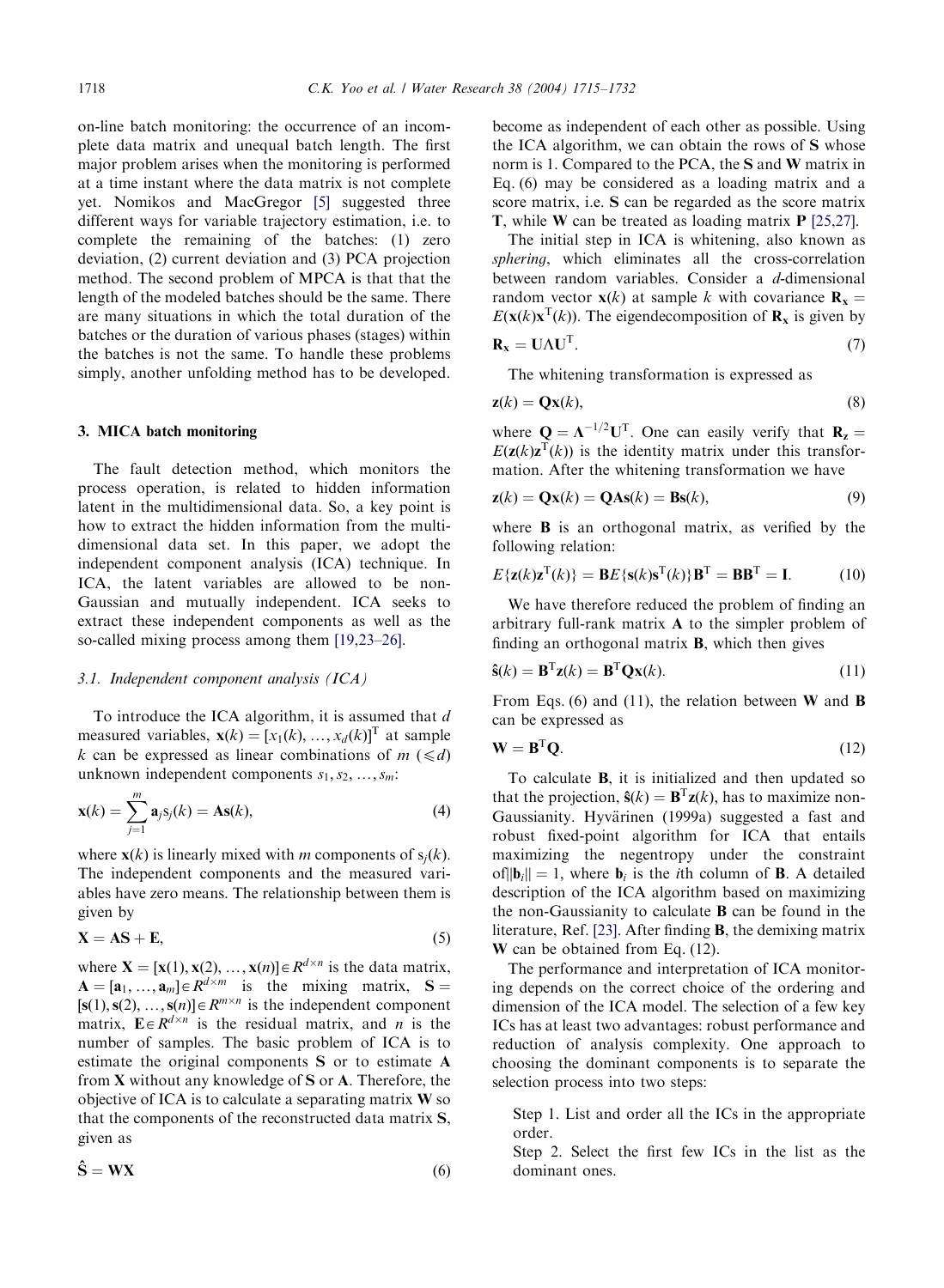Unlike PCA, there is no standard criterion for ordering of ICs, which complicates the ordering procedure. A number of methods for ordering ICs have been suggested. In the present study, we used the simple approach of sorting the rows of the demixing matrix,  $W$ , on the basis of their Euclidean norms  $(L_2)$ , where the  $L_2$ norm of row  $w_i$  of **W** is:

$$
\underset{i}{\arg \, \, \text{Max}} ||\mathbf{w}_i||_2, \tag{13}
$$

i.e., the ICs are sorted using an  $L_2$  norm in order to show only those ICs that cause dominant changes in the process.

Once the ICs have been ordered, it is necessary to select the optimal number of ICs to be used for monitoring. This step is crucial because selecting too many ICs will magnify the noise and too small ICs will not be insufficient to catch the dominant characteristics of process, leading to poor monitoring performance. The data dimension can be reduced by selecting the first few rows of the ordered W based upon the assumption that the rows with the largest Euclidean norm have the greatest effect on the variation of S. This approach is based on the idea that the dominant variation in a process can be monitored by considering the cumulative sums of only the first few dominant ICs. We used a graphical technique to determine the number of ICs similar to the SCREE test of PCA [\[19,28\]](#page-17-0).

## 3.2. Multiway independent component analysis (MICA)

In order to obtain better on-line batch monitoring performance, we developed an on-line MICA batch monitoring method that used another unfolding method and independent component analysis [\[19,20\]](#page-17-0). Similar to MPCA, the key idea is to exploit the ability of MICA to extract features from batch data by projecting the data onto a low-dimensional space. Following is the basic description of the MICA method (for detail, see the appendix). First, the normal batch data  $X(I(\text{batch}) \times I(\text{train}))$  is unfolded to a matrix  $(I \times IV)$ J(variable)  $\times K$ (time)) is unfolded to a matrix ( $I \times JK$ ) as in Nomikos and MacGregor's approach. Then mean centering and scaling is done to remove the mean batch trajectory and to attenuate the nonlinear dynamics. After eliminating the batch trajectory, the unfolded matrix  $(I \times JK)$  is rearranged into a matrix with dimension  $(IK \times J)$  as in the approach of Wold et al. [\[22\].](#page-17-0) [Fig. 2](#page-5-0) shows this new unfolding method. Subsequently, ICA is used to extract the underlying factors from this multivariate statistical data matrix  $(IK \times J)$ , where  $X_{normal}(J \times IK)$ , W as well as  $S_{normal}$  are obtained from the FastICA algorithm  $(S_{normal} = W X_{normal})$ . The matrices B, Q, and A are also obtained by whitening and the FastICA algorithm. The selected  $m$  rows of W constitute a reduced matrix  $W_d$  (deterministic part of W), and the remainder rows of W constitute a reduced

matrix  $W_e$  (excluded part of W). We can construct matrix  $\mathbf{B}_d$  and  $\mathbf{B}_e$  by selecting the columns from **B** whose index corresponds to the indices of the selected rows of W. Most of the information of the process variables which capture linear and dynamic features of the underlying correlation structure in the data is contained in the total score matrix  $(I_{\text{ICA}}/IK \times a)$  of the MICA model in [Fig. 2.](#page-5-0) Based on the MICA model, new on-line data of a batch is projected into and compared with the normal operating model in real-time. Then, new independent matrices, S<sub>newd</sub> and S<sub>newe</sub> can be obtained if new data,  $X$ , is projected onto  $W_d$  and  $W_e$ , respectively.

This method gives two merits for on-line batch monitoring. The future missing values do not have to be estimated and the batch length of each batch does not need to be aligned with other batches. Furthermore, process faults will be detected more easily than in Wold's method since the major nonlinear dynamics are eliminated by the batch trajectory elimination. Here, the dimensions of the loading vectors of the MICA model are small, the non-linear and dynamic features remain in the projected data in MICA, that is, the ICA source signals, whereas the loading matrices of MacGregor's approach are much larger because the loading matrices include all linear and dynamic process characteristics.

The implementations of the monitoring statistics of MICA are similar to those of the monitoring statistics of MPCA. In MICA, three types of statistics are calculated from the process model in normal operation: the Dstatistic  $(I^2)$  for the systematic part of the process variation, a second  $I^2$  metrics  $(I_e^2)$  based on excluded ICs and the Q-statistic for the residual part of the process variation [\[19\].](#page-17-0) The  $I^2$  statistic for sample k is the sum of the squared independent scores and is defined as follows:

$$
I^2(k) = \mathbf{s}(k)^{\mathrm{T}} \mathbf{s}(k),\tag{14}
$$

where  $s(k)$  is the kth column vector of S. Also, we can calculate the  $I^2$  metric of the excluded independent components, that is, the  $I_e^2$  metric. The  $I_e^2$  statistic can be defined as follows:

$$
I_{\rm e}^2(k) = \mathbf{s}_{\rm e}(k)^{\rm T} \mathbf{s}_{\rm e}(k),\tag{15}
$$

where  $s_e(k)$  is the kth column vector of  $S_e$ . Monitoring the non-systematic part of the measurements provides an additional fault detection tool, which can detect special events entering the system. The  $I_e^2$  statistic has the further advantage that it can compensate for the error that results when an incorrect number of ICs is selected for the dominant part. The use of  $I^2$  and  $I_e^2$ statistics allows the entire space spanned by the original variables to be monitored through a new basis.

The SPE statistic for the nonsystematic part of the common cause variation of new data can be visualized in a chart with confidence limits. The SPE statistic at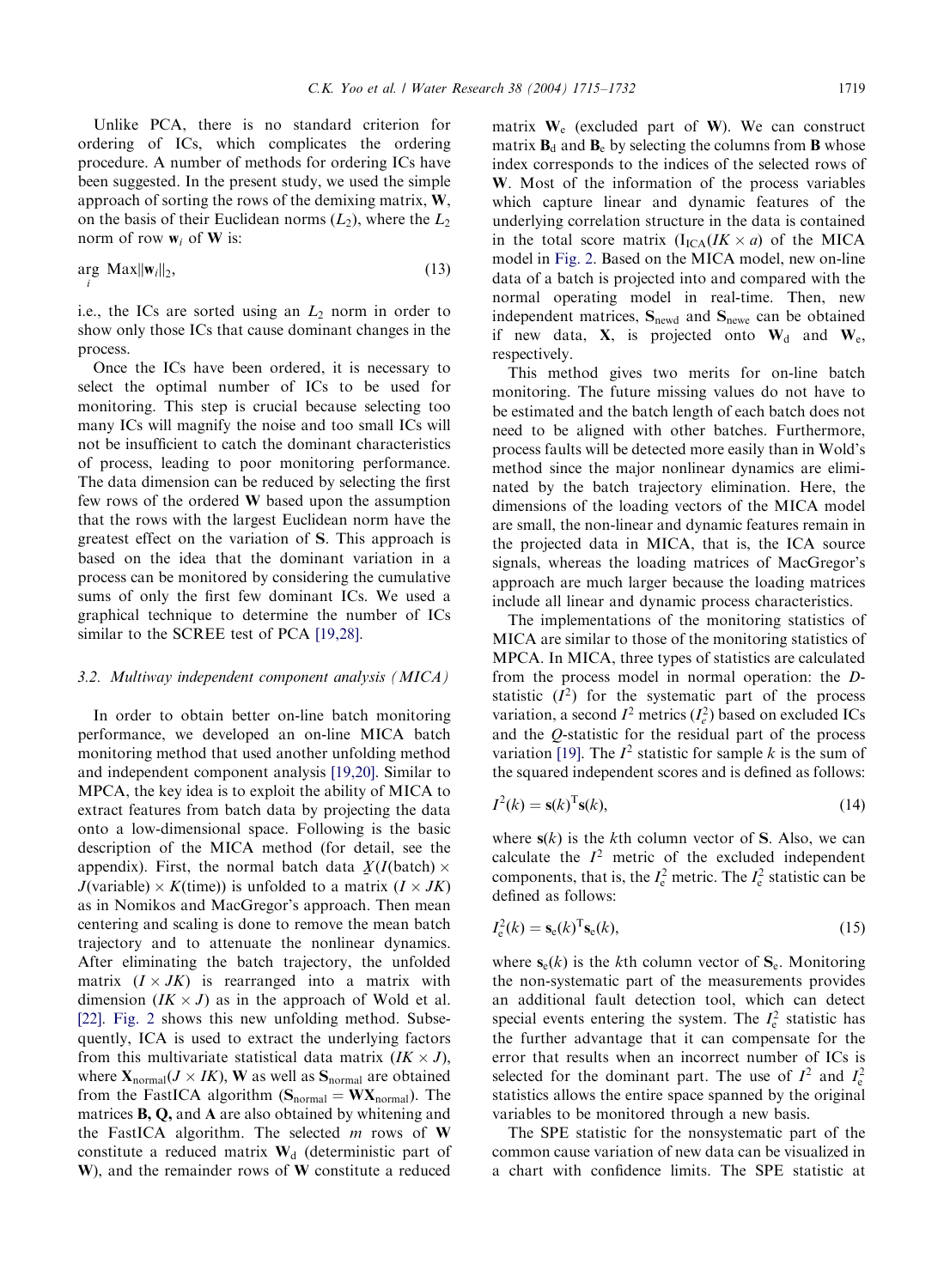<span id="page-5-0"></span>

Fig. 2. MICA monitoring method that combines a new unfolding three-way batch data and a feature extraction of ICA.

sample  $k$  is defined as follows:

$$
SPE(k) = \sum_{j=1}^{d} (x_j(k) - \hat{x}_j(k))^2,
$$
 (16)

where  $SPE(k)$  is defined as the sum of the squares of  $e(k)$ [the columns of **E** in Eq. (7)],  $d$  is the number of variables of data matrix **X**,  $x_i(k)$  is the entry in the *j*th row and kth column of **X** and  $\hat{x}_i(k)$  is the predicted value of the MICA model which is the entry in the jth row and kth column of  $\hat{\mathbf{X}}$ .  $\hat{\mathbf{X}}$  can be calculated as follows:

$$
\hat{\mathbf{X}} = \mathbf{Q}^{-1} \mathbf{B}_d \mathbf{S}_d = \mathbf{Q}^{-1} \mathbf{B}_d \mathbf{W}_d \mathbf{X}.
$$
 (17)

The SPE statistic is a measure of lack of fit with the constructed MICA model. Thus the residuals account for any variability which is not described sufficiently in the database of normal batches. A new test batch with a high SPE is not 'modeled' by the model and was not represented in the normal batches. The appendix describes the detailed on-line batch MICA monitoring method (Fig. 2).

## 4. Materials and methods

The data used in this research were collected from a pilot-scale SBR system shown in [Fig. 3.](#page-6-0) A fill-and-draw SBR with a 80-l working volume is operated in a 6h cycle mode and each cycle consists of fill/anaerobic(1 h), aerobic(2 h 30 min), anoxic (1 h), re-aerobic(30 min) and settling/draw(1 h) phases. The hydraulic retention time (HRT) and the solid retention time (SRT) are maintained at 12 h and 10 days, respectively. Loading amounts of chemical oxygen demand (COD) as synthetic municipal-like sewage,  $NH_4^+$ -N,  $PO_4^{3-}$  per cycle in standard conditions are 440, 60 and 95 mg/l, respectively.

The control of the duration/sequence of phases and on/off status of peristaltic pumps, mixer and air supply are automatically achieved by a Labview data acquisition and control (DAC) system. The DAC system consists of computer, analog/digital interface cards, sensors, transmitters and solid state relays (SSR). Electrodes for pH, oxidation–reduction potential, dissolved oxygen (DO), temperature, weight and conductivity in [Table 1](#page-7-0) are installed and connected to the individual sensors. The status of the SBR reactor is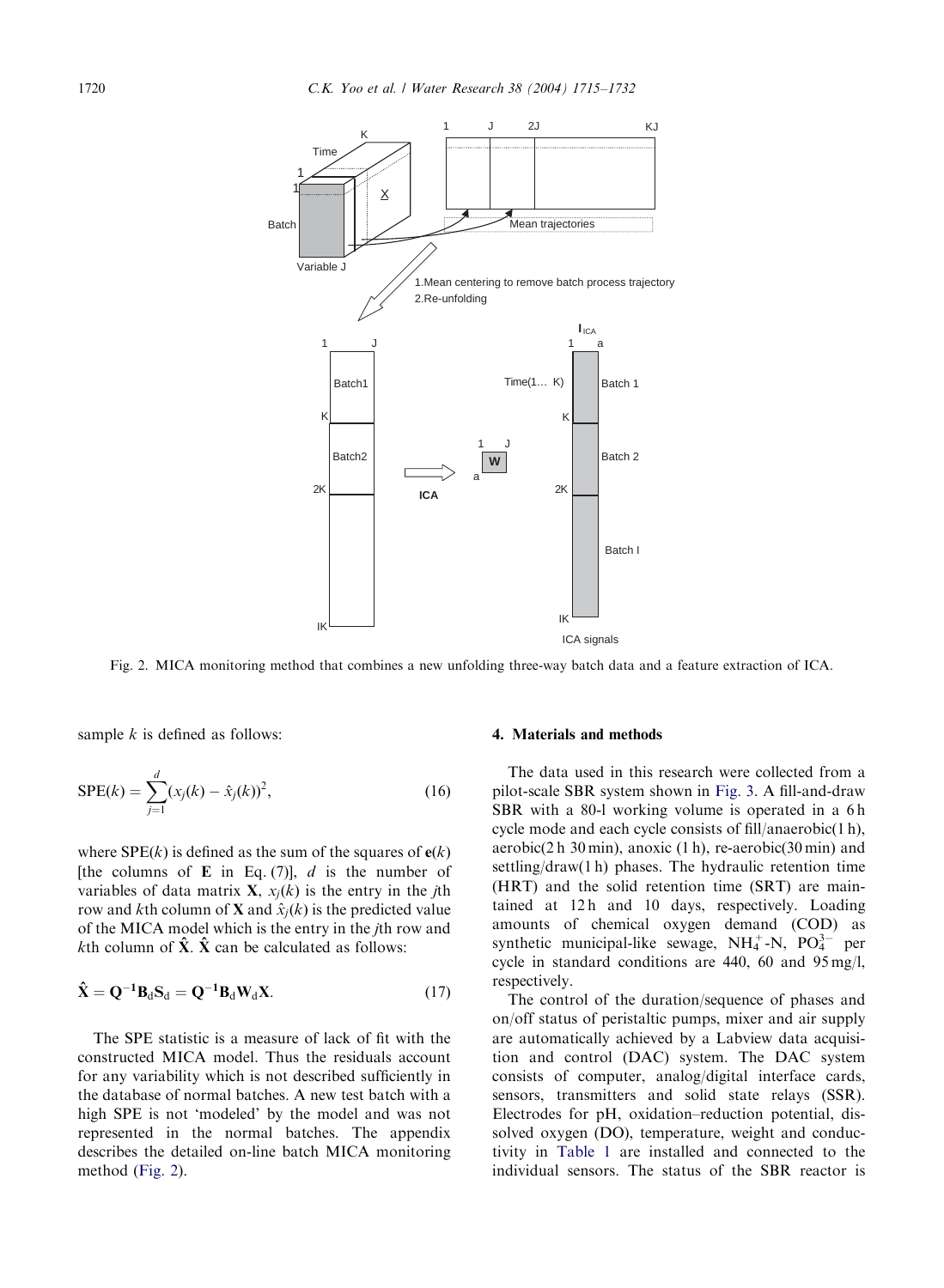<span id="page-6-0"></span>

Fig. 3. Schematic diagram of bench-scale sequencing batch reactor.



Fig. 4. Typical batch trajectory profiles of a SBR.

displayed on the computer and the sensor signals are stored. A set of on-line measurements is obtained every 1 min (360 times points per cycle). These measurements of SBR reactor were stored for 70 days (280 cycles), which constructed a database of historical information [\[3\]](#page-17-0). Only the first 300 sampling time instants were used

to develop the model during normal operating condition (NOC), since biological reactions in the settling and drawing phases (corresponding to those of the last 60 time instants) were assumed as negligible. Moreover, the sensor signals were unreliable due to the absence of mixing.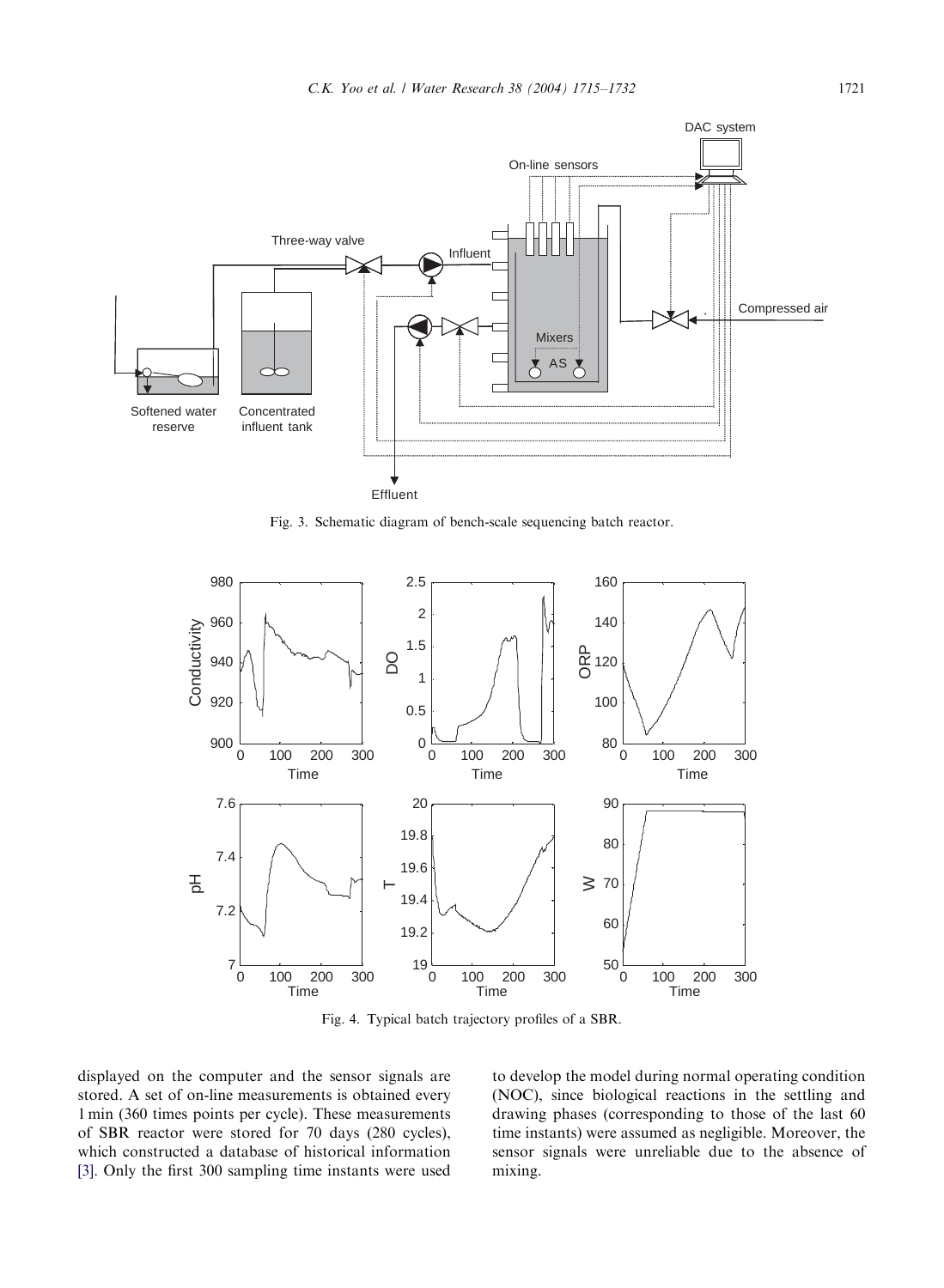# <span id="page-7-0"></span>5. Result and discussion

# 5.1. MPCA analysis of historical SBR data set

Fig. 5 shows the Hotelling's  $T^2$  and SPE charts of all 280 batches using the MPCA method with the six original variables. The MPCA model for on-line monitoring was developed from the historical data set of the selected 144 batches to create a rather broad scope of normal batches, where six abnormal batches (batch number: 61, 69, 85, 86, 99 and 100) were excluded for the NOC model. Four principal components were retained by the cross-validation method, which explained

Table 1 Real-time measured variables of a SBR

approximately 81% of the total variability in Table 2. The test data set that consisted of the remaining 130 batches were projected onto the reduced MPCA model space. The  $T^2$  chart of Fig. 5 rarely exceeds its limit, whereas the SPE chart is far above the 99% limit from batch 190 on. It is well known that changes in the relationships between variables, such as sensor faults, tend to be detected on the SPE chart, while changes in operating conditions, for example a grade change and an evolution of new operating condition, are typically identified on the  $T^2$  chart. However, the MPCA model may not be valid because the NOC model is not representative of the SBR process because it does not

Table 2 Percent variance captured by MPCA model

| Real-time measured variables of a SDR |                                                              |              |                          |                              |  |
|---------------------------------------|--------------------------------------------------------------|--------------|--------------------------|------------------------------|--|
| No.                                   | Variables                                                    |              | MPCA model               |                              |  |
| 2                                     | Conductivity (mS)<br>Dissolved oxygen concentration $(mg/l)$ | PС<br>number | % Variance of<br>this PC | % Variance captured<br>total |  |
|                                       | Oxidation reduction potential $(mV)$                         |              | 31.3                     | 31.3                         |  |
| $\overline{4}$                        | pΗ                                                           |              | 23.2                     | 54.5                         |  |
|                                       | Temperature $(^{\circ}C)$                                    |              | 15.18                    | 69.68                        |  |
| 6                                     | Weight $(g)$                                                 |              | 11.39                    | 81.07                        |  |



Fig. 5.  $T^2$  and SPE plots of all 280 batches using the MPCA method with the original variables. The dotted lines correspond to 99% confidence limit.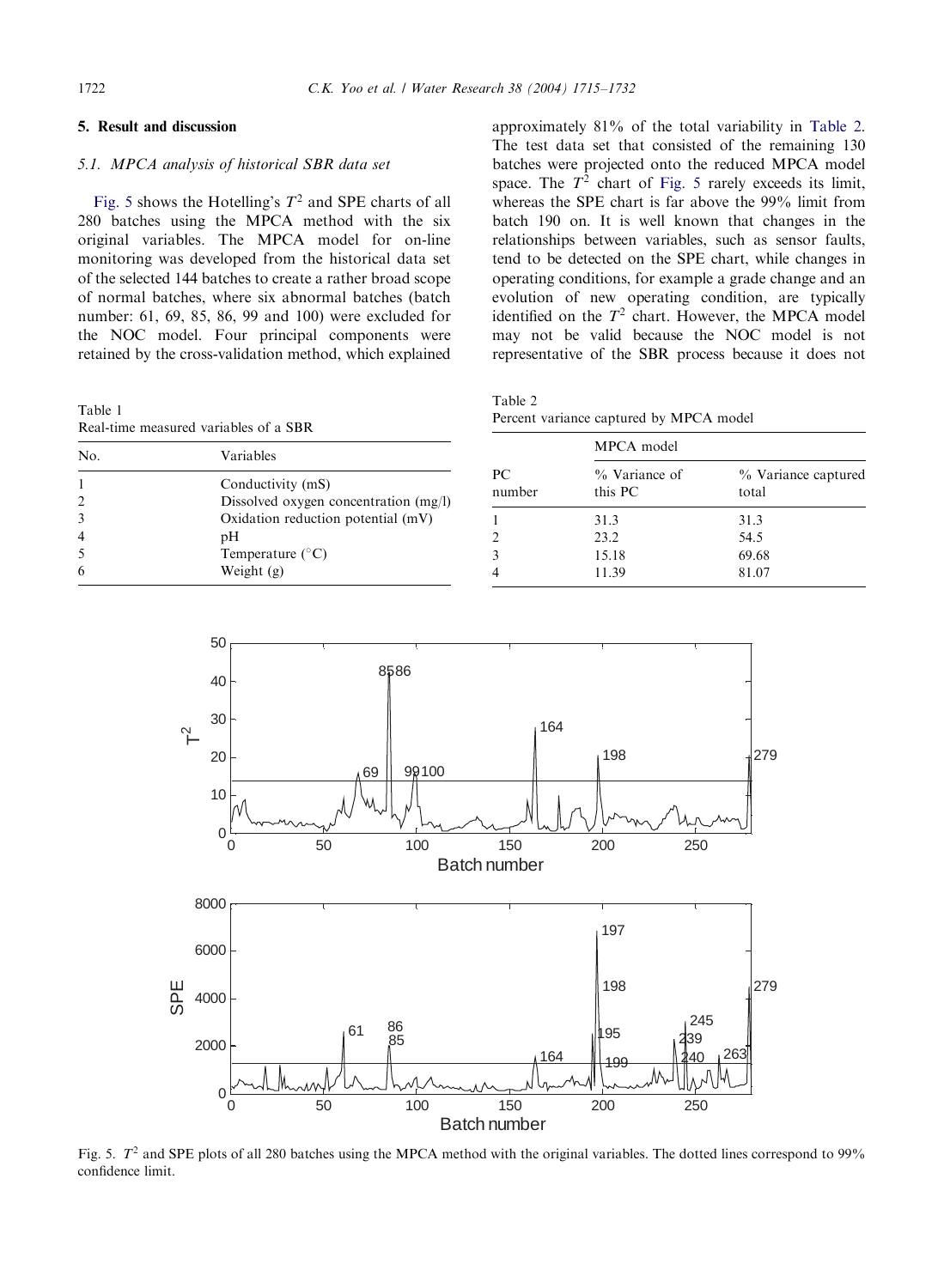<span id="page-8-0"></span>![](_page_8_Figure_1.jpeg)

Fig. 6. Non-Gaussian distribution of the first score  $(t_1)$  obtained from MPCA (a) density estimate (b) normality check.

![](_page_8_Figure_3.jpeg)

Fig. 7. Loading plot of the MICA method:  $IC_1$  vs.  $IC_2$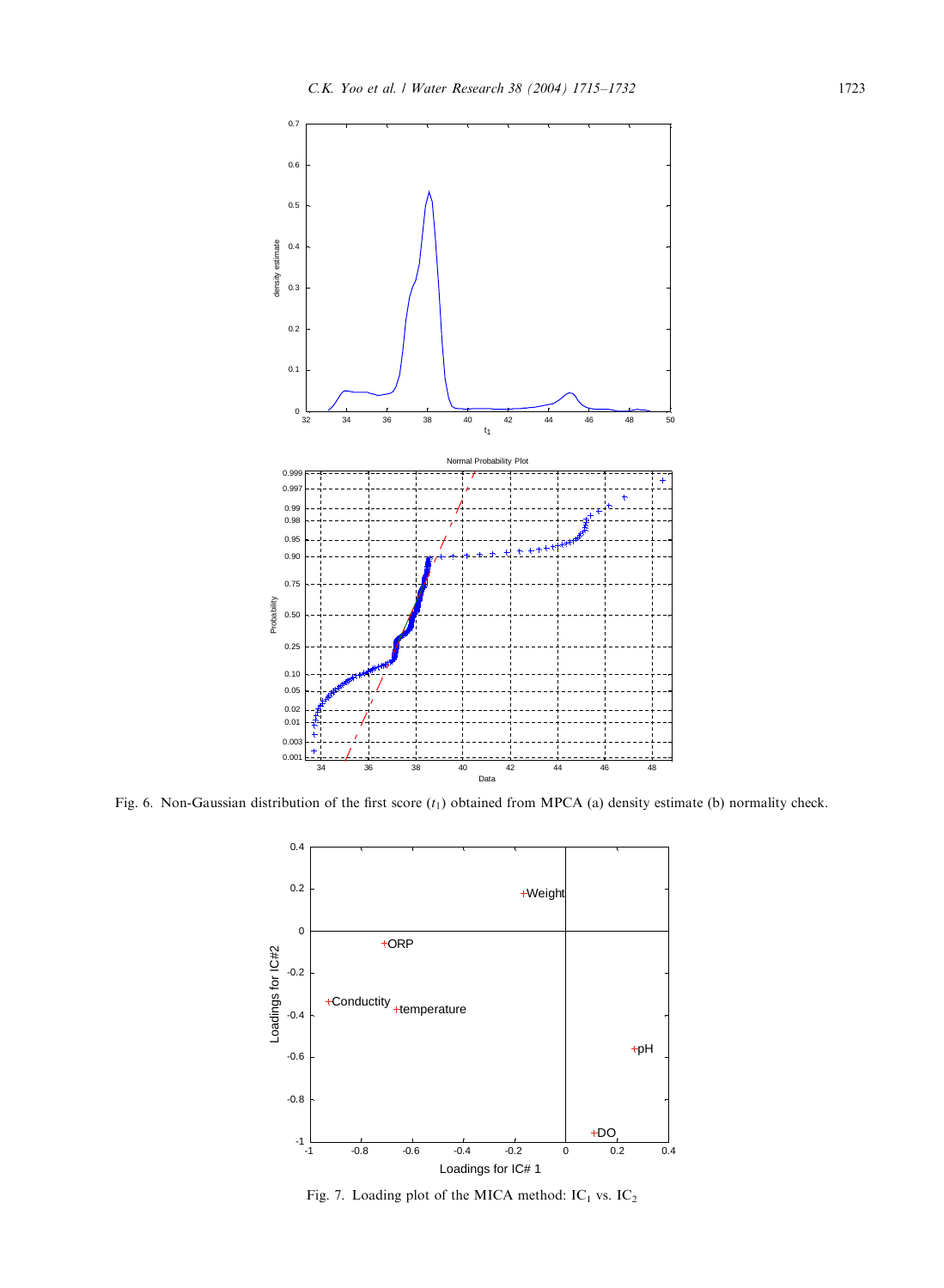<span id="page-9-0"></span>follow the Gaussian distribution due to the time-varying characteristics of SBR process.

[Fig. 6](#page-8-0) shows that the density estimates of the first score  $(t_1)$  in MPCA does not follow the Gaussian distribution but the 'supergaussian distribution' in which random variables take relatively more often values that are very close zero or very large. Thus, the  $T^2$  and SPE

charts of MPCA that are based on the assumption that the data are Gaussian distributed may cause a false result when used for monitoring. Note that the  $T^2$  and SPE statistics do not depend on a certain distribution, only their confidence limits. Because non-Gaussian data may inflate the variance, it tends to reduce the  $T^2$ statistics. Typically, this increases the false alarm rate of

![](_page_9_Figure_4.jpeg)

Fig. 8. On-line monitoring charts for *normal* batch 161: (a)  $T^2$  and SPE charts of MPCA with 99% control limits (dashed), (b)  $I^2$ ,  $I_c^2$ and SPE charts of MICA with 99% control limits (dashed).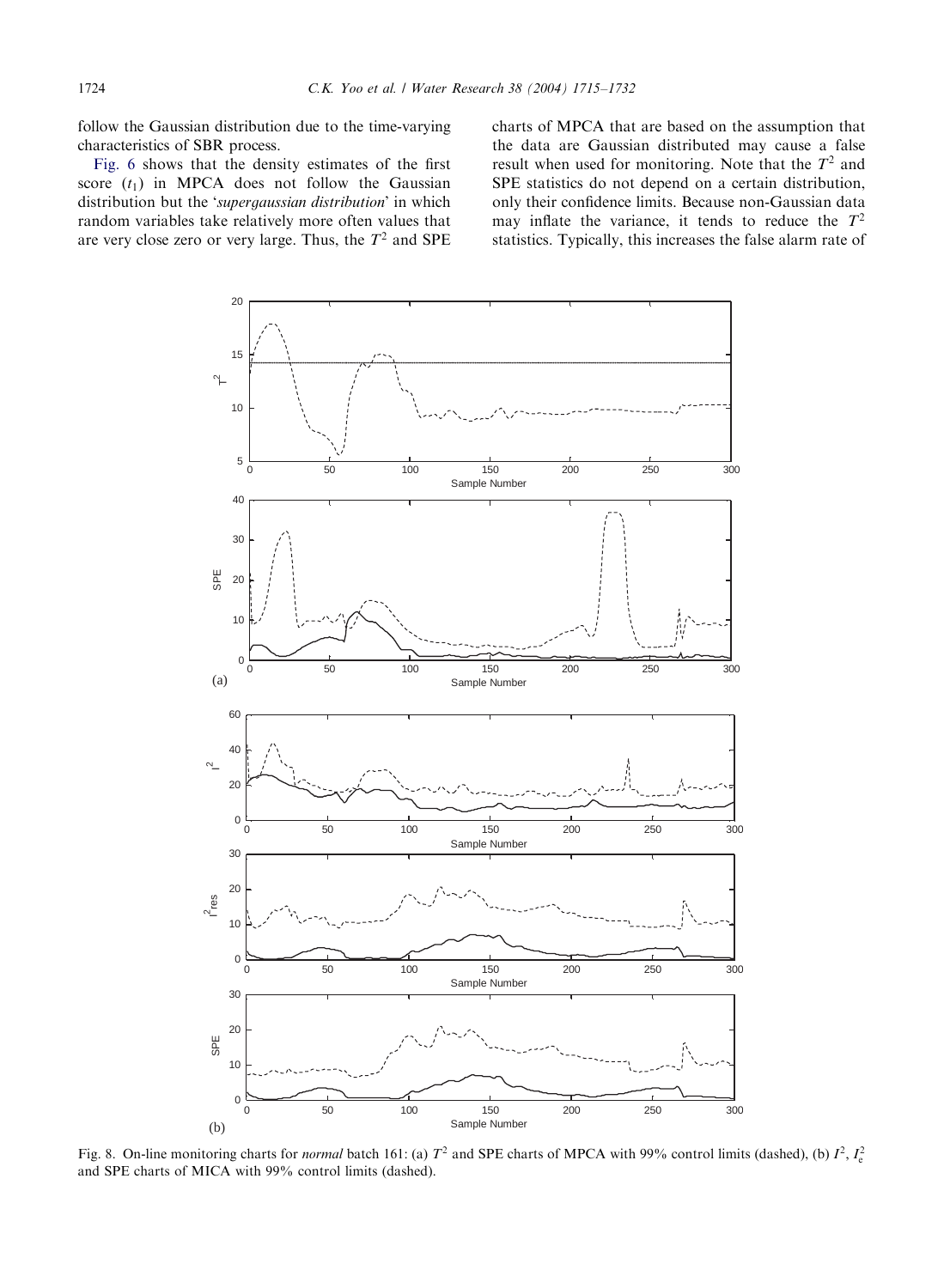<span id="page-10-0"></span>the MPCA which a normal batch might be judged as a non-conforming one. Obviously, this deteriorates the reliability of the multivariate monitoring system and makes it subject to unfavorable criticism. On-line monitoring on multivariate methods is often an issue of minimizing the number of false alarms while true deviations are retained and detected. Robust limits can be determined empirically using kernel density estimation as used in this paper [\[29\]](#page-17-0). Moreover, if the batch length of a new batch is different from the length of old batches, the on-line monitoring method based on MPCA cannot be applied. Actually, many real-world data sets have a super-Gaussian distribution in which the probability density of the data is peaked in the middle and has heavy tails (large values far from zero), when compared to a Gaussian density with the same variance. This observation is the motivation of the ICA model. ICA is sensitive to modes whose influences on the measured variables follow a super-Gaussian distribution with large tails and a pronounced peak in the middle.

# 5.2. On-line monitoring and fault diagnosis using MPCA and MICA

MPCA and MICA models are used to monitor the SBR process with a historical data set. Four principal components were selected for the MPCA model while four independent components were chosen for the MICA model. To estimate the future values in  $X_{\text{new}}$ , we used the estimation method 2, which fills in all future measurements with the current deviation from the average batch. Then the MPCA and MICA models are tested against a new batch using a 99% control limit.

A new batch of SBR are monitored for every time point  $k$  with the monitoring charts based on the MPCA and MICA models.

[Fig. 7](#page-8-0) represents the loading plot of the MICA method to see how the variables are interrelated. It is important to point out that [Fig. 7](#page-8-0) only partly represents the interrelation between the variables since the interrelation depicted in [Fig. 7](#page-8-0) is only representing 2 out of 4 dimensions. Two process variables (ORP, temperature) give the same direction and are located in a similar position in the reduced MICA model space, where they show similar dynamic behavior within a batch as illustrated in [Fig. 4.](#page-6-0) The weight variable does not correlate with the other variables since the weight only increases in the filling phase and remains constant irrespective of the operation status. Similar to the MPCA method, the biological interpretation of MICA is meaningful to the multivariate analysis of batch processes in case of non-Gaussian distributions.

[Fig. 8](#page-9-0) shows the on-line monitoring results of the  $T^2$ and SPE charts of MPCA and the  $I^2$ ,  $I_e^2$  and SPE charts of MICA with 99% confidence limits calculated by the kernel density estimation method for the normal batch 161. The MICA result shows that the  $I^2$ ,  $I_e^2$  and SPE statistics for this batch are within the control limits for the whole duration of the batch run. Therefore, this batch in MICA is assigned as being ''in control'' or "normal". But the  $T<sup>2</sup>$  and SPE charts of MPCA exceed the upper control limits two times, in the beginning and around the 60th sampling time. It is due to the inexact filling in the batch start period and due to the non-Gaussian distributed data during the phase change (from anaerobic to aerobic). On the other hand, the SPE

![](_page_10_Figure_8.jpeg)

Fig. 9. Score plot of the MICA method for a normal SBR operation (batch 161) in  $IC_1$ – $IC_2$  plane: It represents time profile of a normal operating batch with the MICA model.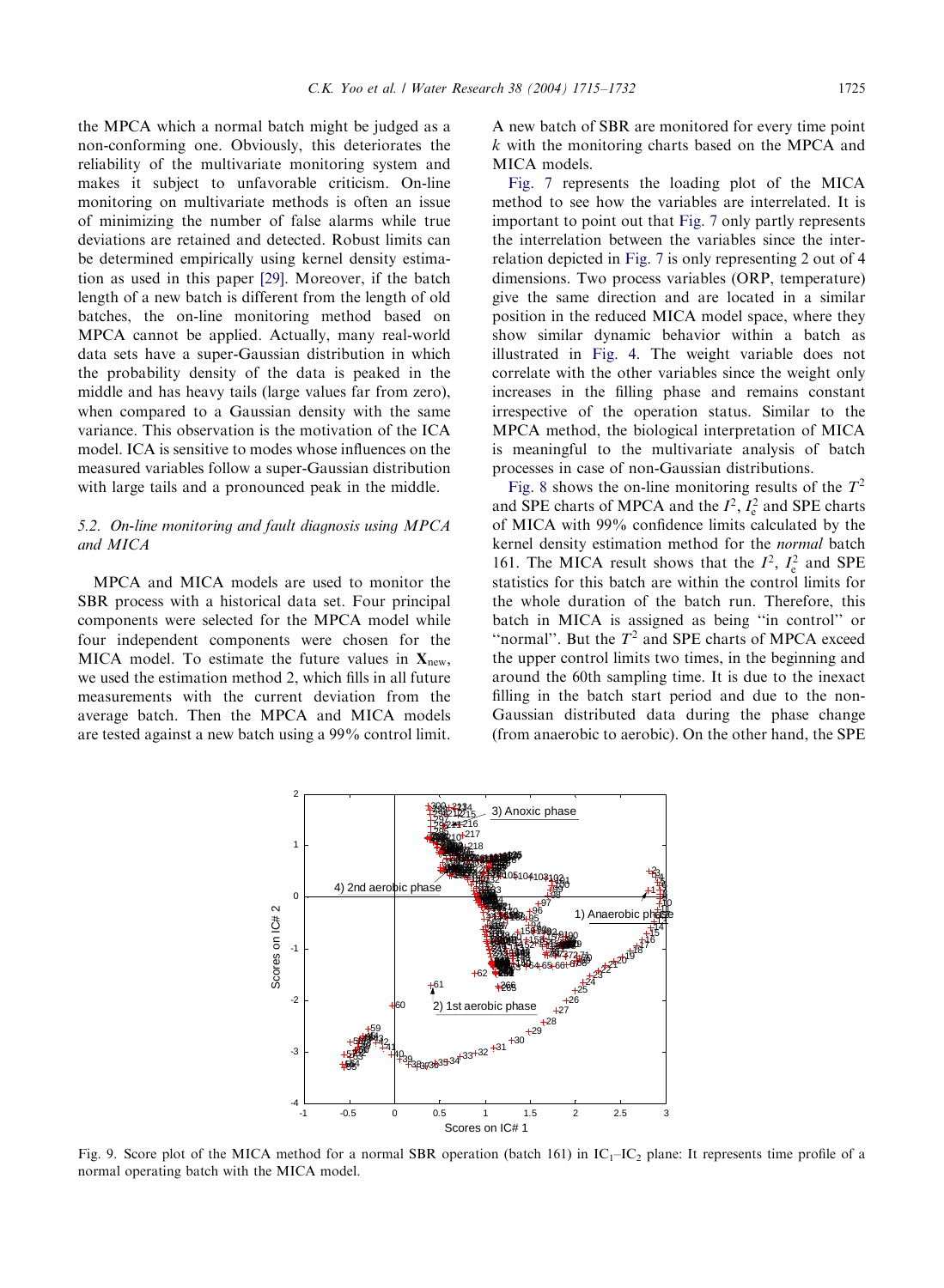<span id="page-11-0"></span>chart of MPCA moves up and down four times from the beginning of a batch to the end time of SBR process since the operating conditions of SBR process have a unique cyclic batch operation (anaerobic, first aerobic, anoxic and second aerobic phases). The  $I^2$  chart of MICA shows similar trend to the SPE chart of MPCA. It illustrates that the selected independent components in ICA can exactly extract the dynamic characteristics of

![](_page_11_Figure_3.jpeg)

Fig. 10. On-line monitoring charts of MPCA for *abnormal* batch number 245: (a)  $T^2$  and SPE charts of MPCA with 99% control limits (dashed), (b)  $I^2$ ,  $I_e^2$  and SPE charts of MICA with 99% control limits (dashed).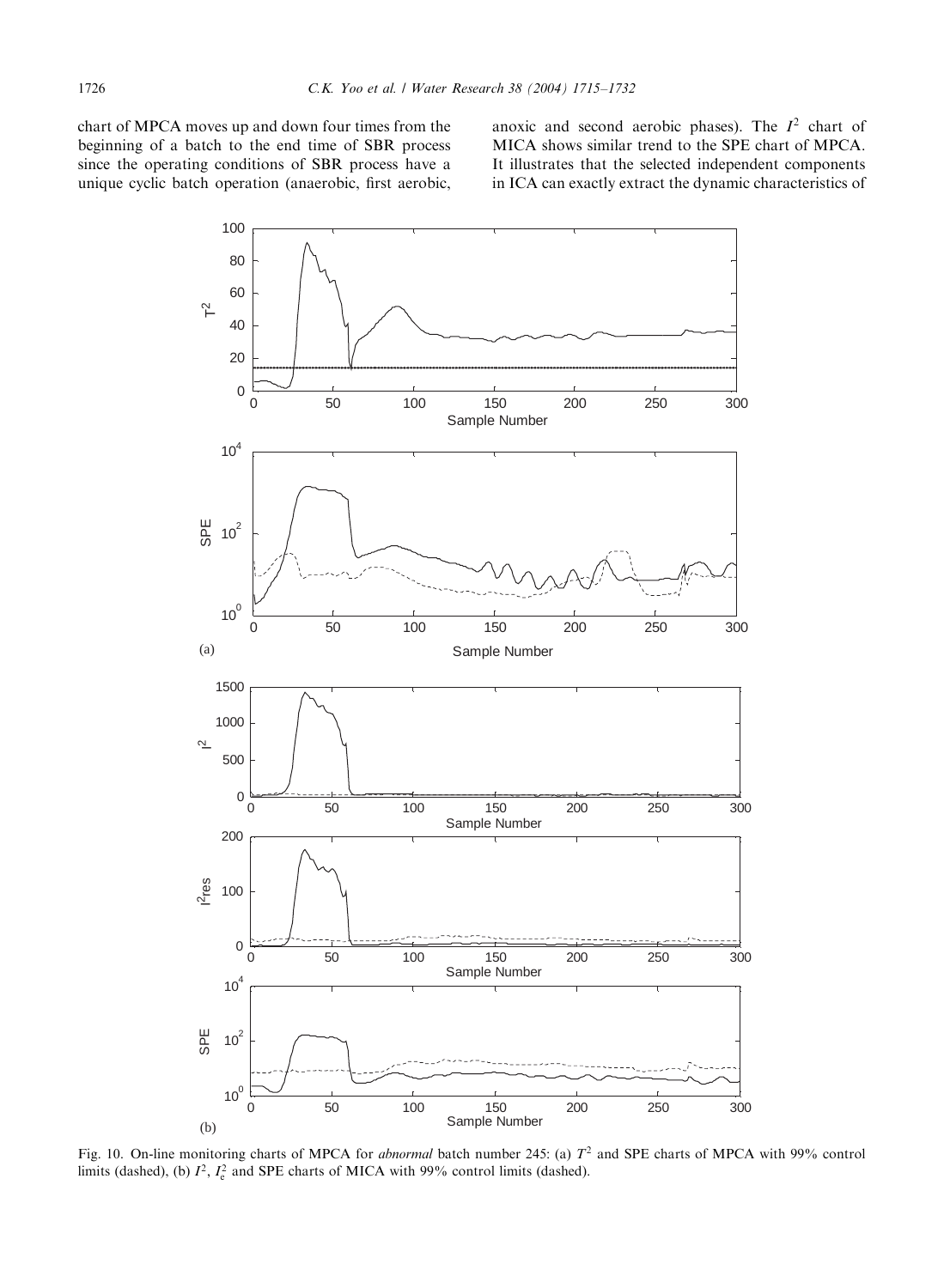<span id="page-12-0"></span>the SBR operation, i.e. the extracted dynamic characteristics of the SBR operation move from the SPE chart of MPCA to the  $I<sup>2</sup>$  chart of MICA. The control limits of the  $I<sup>2</sup>$  chart also result in wide confidence intervals in the beginning of the batch and narrow confidence intervals at the end of batch. The initial conditions of startup in SBR have different values for each batch. These cause some variations in the process variables at the start of the batch. Then the SBR is controlled using a set point trajectory until the end of the batch. Therefore, variations are large in the start stage of batches, whereas variations in the late stage of batches are low. For this reason, the SPE control limits of the MPCA and MICA models have wide confidence intervals at the beginning of a batch and narrow confidence intervals at the end of a batch. It shows that the statistics of the MICA model represent the biological phenomena and their relationships, which occur during the batch. Moreover, contrary to the MPCA model, the D-statistics of the  $I^2$  and  $I_e^2$  charts have control limits at each sampling time. These characteristics which consider the confidence limits at every time of each batch increase the on-line monitoring performance of the MICA method.

[Fig. 9](#page-10-0) gives the time evolution of a normal SBR operation: batch 161, where the phase trajectory of SBR operation is given by the four phase names. The anaerobic phase  $(t = 0 - 60 \text{ min})$  starts from the right

middle side of the ICA plane, evolves through the lower side of  $IC_2$  and ends in the middle of the ICA plane. The first aerobic phase  $(t = 61 - 210 \text{ min})$  starts from the middle of the ICA plane and evolves across the first independent component axis  $(IC_1)$ . The anoxic phase  $(t = 210 - 270$  min) starts in the first quarter of the ICA plane and evolves across the first independent component axis  $(IC_1)$ . And the second aerobic phase  $(t = 271 - 300$  min) starts in first quarter plane of the ICA plane and evolves within the first quarter ICA plane. As previously mentioned, with the used unfolding method, it is possible to monitor the progression of the batch operation in a reduced ICA plane, where statistical control limits allow to identify anomalous process behaviors and their time intervals and possible causes.

[Fig. 10](#page-11-0) represents the on-line monitoring results with  $T^2$  and SPE charts of the MPCA model and the  $I^2$ ,  $I_e^2$ and SPE charts of the MICA model with 99% confidence limits calculated by the kernel density estimation method for an abnormal batch 245. The DO concentration in the batch 245 in [Fig. 13](#page-13-0) increased too early in the anaerobic phase because the air bubble was beneath the DO sensor and returned to the normal concentration during the aerobic phase because the aeration got rid of the air bubble. Both the MPCA and MICA methods show similar detection times in this batch. However, the monitoring result of MPCA calls

![](_page_12_Figure_6.jpeg)

Fig. 11. Monitoring charts of individual ICs for abnormal batch number 245: IC<sub>1</sub>, IC<sub>2</sub>, IC<sub>3</sub> and IC<sub>4</sub> charts with 99% control limits.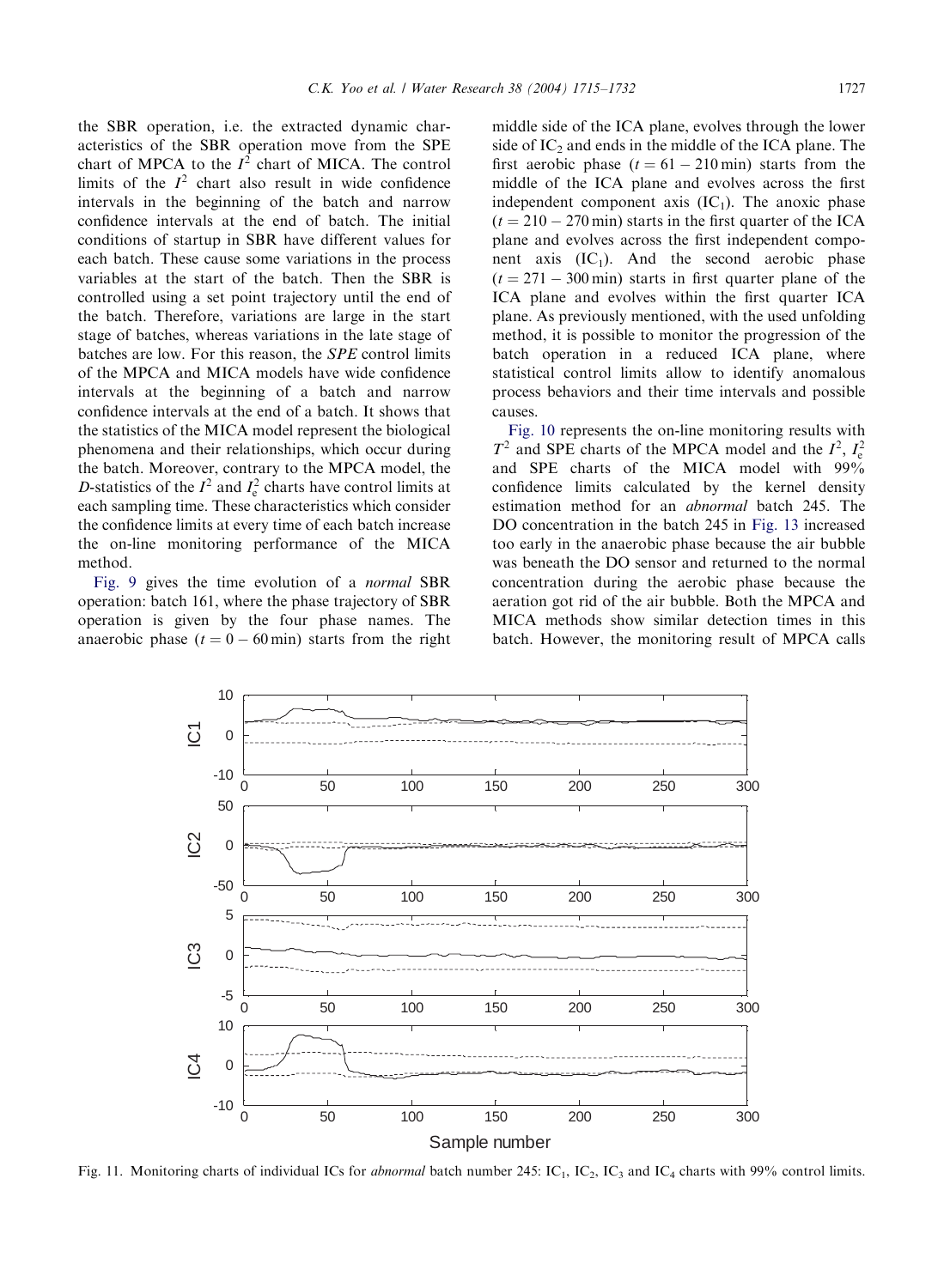<span id="page-13-0"></span>that the fault continues until the end of the batch. That is, because the on-line monitoring method of MPCA needs to predict the future observations in order to fulfill the incomplete data sets, anticipating the future observation might cause this lasting false fault detection. However, the predicted value should consider the dynamic relationship, otherwise, it may distort the data information. On the other side, [Fig. 10\(b\)](#page-11-0) shows that the  $I<sup>2</sup>$  chart of MICA detects a significant deviation from the batch start time. Also both the  $I_e^2$  and SPE charts of

MICA can detect this fault during the anaerobic phase and return within the control limits after the aerobic phase. In most industrial productions where batch processes are used, the occurrence of a fault means that the batch is immediately rejected (e.g. in the pharmaceutical and food industry). However, this is not the case in wastewater treatment since there is no (or little) control of the influent flow and poorly treated water is better than non-treated water. Thus, when a fault is detected, the batch run will carry on and operators will

![](_page_13_Figure_4.jpeg)

Fig. 12. Contribution plots of MICA for *abnormal* batch number 245 at sample time 45:  $I^2$ ,  $I_c^2$  and SPE statistics.

![](_page_13_Figure_6.jpeg)

Fig. 13. The univariate plots of conductivity, DO, ORP and pH for normal batches and batch 245.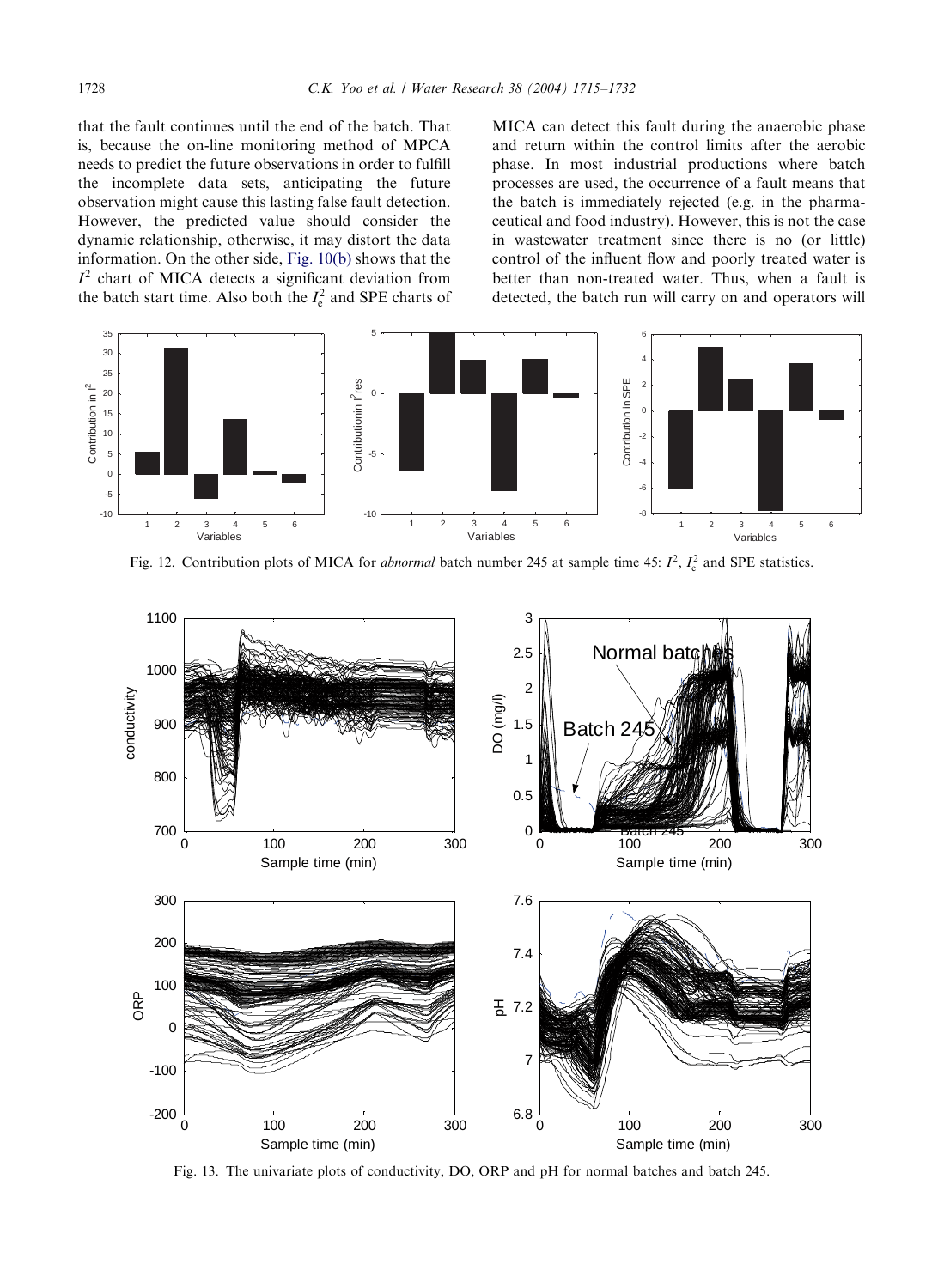<span id="page-14-0"></span>use the information on the fault to correct the following batch.

[Fig. 11](#page-12-0) shows the individual independent component in the abnormal batch 245 to get a better understanding of the batch operation. The low and high control limits were calculated using the kernel density estimation method with a 99% confidence limit. If a fault was detected, the individual plot of ICs can be checked to get a better understanding of fault sources. It is notable to see that the fault is first detected in the first independent component  $(IC_1)$ . From this fact, it is possible to recognize the independent component in the individual IC plots corresponding to a particular kind of faults and to build a knowledge-based expert system for fault diagnosis.

Once a fault or special event has been detected, it is important to diagnose the event to find an assignable cause. For this, contribution of each measurement variable to the deviations observed in the monitoring metric can be displayed. These contribution or diagnostic charts can be immediately displayed on-line by the operator as soon as the special event is detected.

Although they may not provide an unequivocal diagnosis, they at least will clearly show the group of variables that are primarily responsible for the detected deviations. In [Fig. 12,](#page-13-0) contribution plots for the  $I^2$ ,  $I_e^2$ , and SPE charts are displayed. From the contribution plot for the  $I_e^2$  and SPE charts at sample 45, we can conclude variable 1 (conductivity), 4 (pH) as well as variable 2 (DO) are primarily contributing to the  $I^2$ ,  $I_e^2$ and SPE statistics. [Fig. 13](#page-13-0) shows the univariate plots of conductivity, DO, ORP and pH for normal batches and batch 245. The DO concentration in the batch 245 increased too early in the anaerobic phase because the air bubble was beneath the DO sensor.

## 5.3. On-line monitoring using multiple MICA sub-models

Although the MICA model uses another unfolding method compared with MPCA, the monitoring results according to time are not distorted since the time correlation of the variables is attenuated by the mean trajectory removal of variables at each time. If the time correlation of variable is very strong, it may be

![](_page_14_Figure_8.jpeg)

Fig. 14. Loading plot of the MICA method using sub-models: (a) anaerobic, (b) first aerobic, (c) anoxic and (d) second aerobic.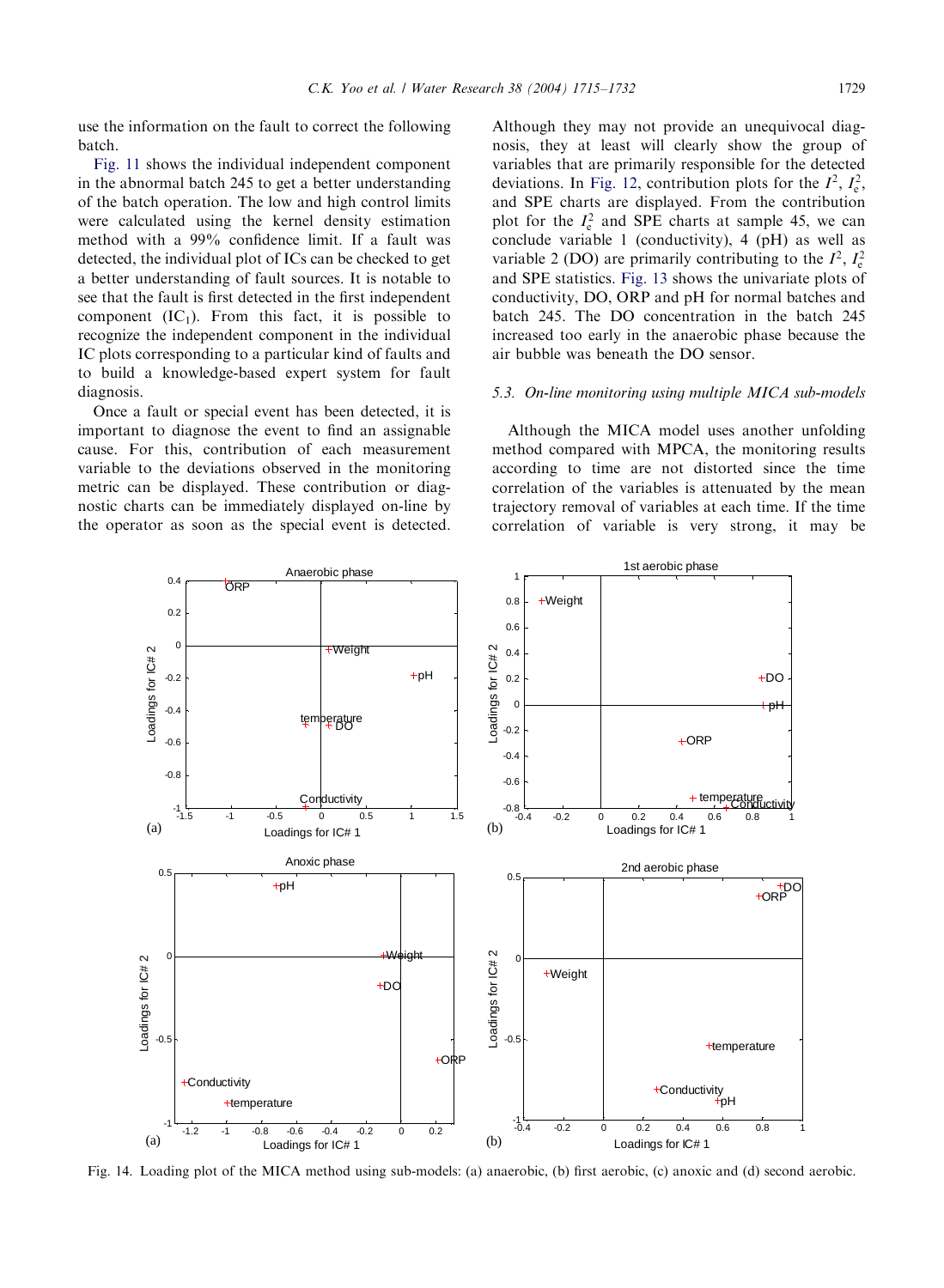appropriate to use separate models for each batch phase [\[6\]](#page-17-0). This means that the data distribution can change for each phase during the batch operation. This multiphase monitoring method can give us a faster detection and easier fault isolation. Because the SBR consists of several phases in each cycle, there are different statistical properties for the different phases. Statistics between variables that are valid at the start of a batch may not hold towards the end of the batch. These characteristics can be solved by constructing multiple sub-models for multiphase. [Figs. 14 and 15](#page-14-0) show the loading plots and on-line monitoring results of MICA using four sub-models for the abnormal batch 245. Because SBR is composed of several phase operation which is more focused on the local behavior of the batch process, the multiple sub-model approach could be appropriate for the SBR process. The difference in the statistical distribution structure in each phase can be found in the loading plot in [Fig. 14](#page-14-0). It provides

information about the detail change of statistical relationships within each phase. As shown in Fig. 15, on-line results of MICA with the four sub-models show a more rapid detection capability and allow for easier interpretation of SBR operation. It is able to localize the cause of faults or disturbances and gives a much clearer indication of the process disturbances or faults.

In summary, the capability difference between the MPCA and MICA methods mainly originates from the extracted feature components. Both methods find hidden information from the multidimensional data set. While PCA looks for Gaussian components, ICA searches for non-Gaussian components. If a data set contains any non-Gaussian component, ICA can show better feature extraction performance than PCA. Therefore, ICA may improve the monitoring performance by extracting the key hidden variables that influence the process.

![](_page_15_Figure_5.jpeg)

Fig. 15. On-line monitoring charts of MICA using sub-models for *abnormal* batch number 245:  $I^2$ ,  $I_c^2$  and SPE charts with 99% control limits.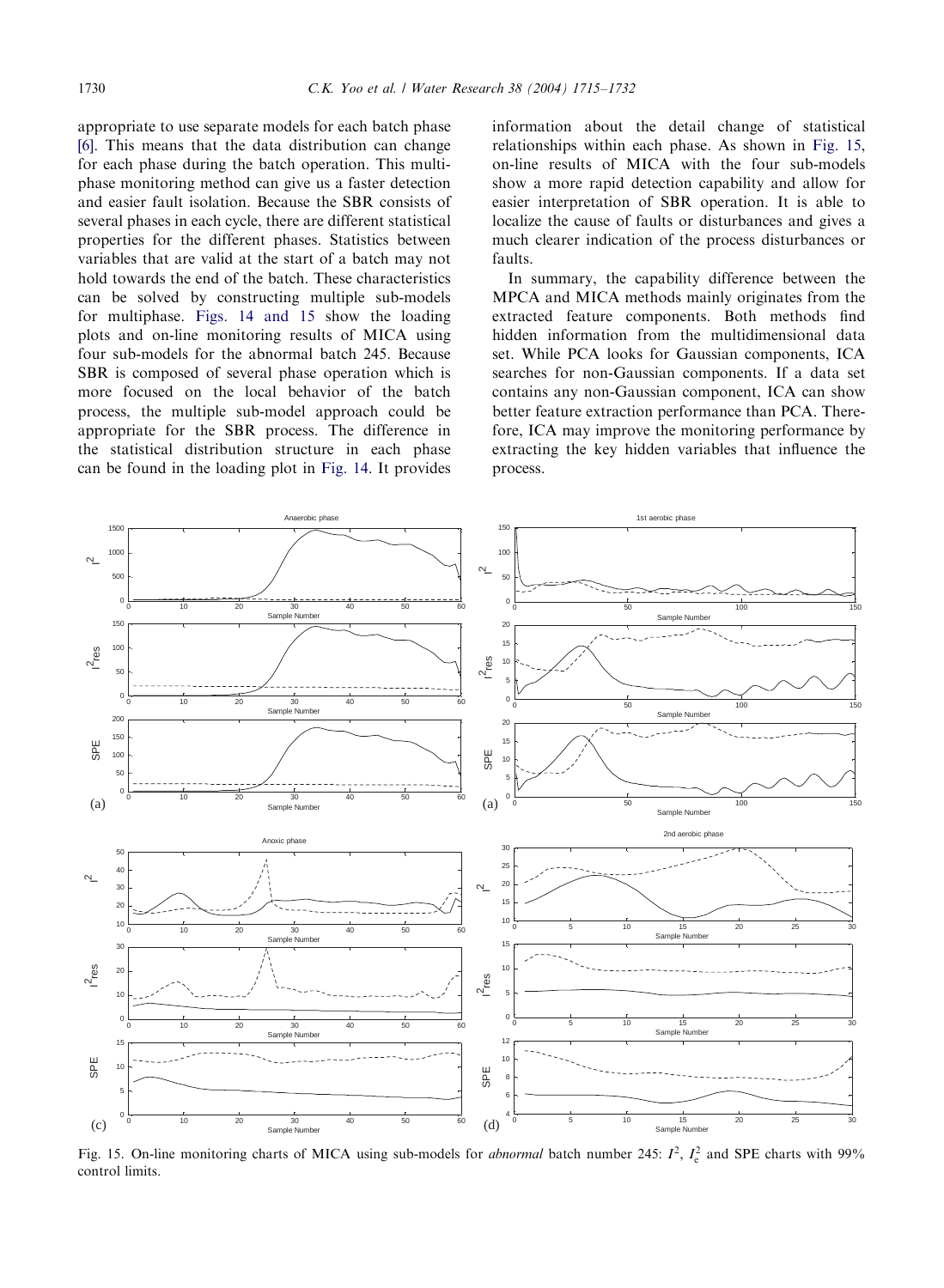# 6. Conclusions

The SBR poses an interesting challenge for process monitoring of systems characterized by nonstationary, batchwise, multiscale, and non-Gaussian characteristics. An application for monitoring the progress on SBR using the MICA method has been presented. The MICA method allows to monitor the time progression of the different batches in a reduced plane where statistical control limits allow to identify anomalous process behaviours and their time intervals and possible causes. Since ICA is not requiring that the latent variables be normally distributed, MICA can extract more important underlying independent factors from correlated data than MPCA. The application of the MICA monitoring method to a SBR process has demonstrated its efficiency and also showed better monitoring performance than an MPCA approach.

## Acknowledgements

This work was financially supported by the Postdoctoral Fellowship Program of the Korea Science and Engineering Foundation (KOSEF) and a Visiting Postdoctoral Fellowship of the Fund for Scientific Research-Flanders (FWO).

#### Appendix A. On-line batch MICA monitoring

Following are the detailed procedure of the on-line MICA monitoring method [\[19,20\].](#page-17-0)

## A.1. Develop normal operating condition (NOC) model

- 1. Acquire normal operating data set during batch operation.
- 2. Unfold  $X(I \times J \times K)$  to  $X(I \times JK)$ .
- 3. The data  $X(I \times JK)$  are normalized using the mean and standard deviation of each variable at each time in the batch cycle over all batches.
- 4. Rearrange the scaled  $X(I \times JK)$  to  $X_{normal}(J \times IK)$ .
- 5. Whitening procedure

$$
Z_{normal} = QX_{normal}. \tag{A.1}
$$

6. ICA procedure:

obtain **W**, **B**, and 
$$
S_{normal}
$$
 from  $S_{normal} = W X_{normal}$   
=  $B^{T} Z_{normal}$ .

7. Calculate the norm of the row vectors of W and separate W into the deterministic part and the excluded part based on the magnitude of norms. **B** and  $S_{normal}$  can be separated with the same criterion:

$$
\mathbf{W} \to \mathbf{W}_d, \mathbf{W}_e, \tag{A.2}
$$

$$
\mathbf{B} \to \mathbf{B}_d, \mathbf{B}_e,\tag{A.3}
$$

$$
S_{normal} \to S_d, S_e. \tag{A.4}
$$

8. Calculate 
$$
I^2
$$
,  $I_e^2$ , and SPE metrics:

$$
I^{2}(n) = \mathbf{s}_{d}(n)^{\mathrm{T}} \mathbf{s}_{d}(n), \tag{A.5}
$$

$$
I_{\rm e}^2(n) = \mathbf{s}_{\rm e}(n)^{\rm T} \mathbf{s}_{\rm e}(n),\tag{A.6}
$$

$$
SPE(n) = \sum_{j=1}^{d} (x_j(n) - \hat{x}_j(n))^2,
$$
 (A.7)

where *n* is a value from 1 to *IK* and  $\hat{\mathbf{X}} = \mathbf{Q}^{-1} \mathbf{B}_d \mathbf{S}_d =$  $\mathbf{Q}^{-1} \mathbf{B}_\mathrm{d} \mathbf{W}_\mathrm{d} \mathbf{X}_\mathrm{normal}.$ 

- 9. Rearrange  $I^2(1 \times IK)$ ,  $I_e^2(1 \times IK)$  and SPE $(1 \times IK)$ to  $I^2(I \times K)$ ,  $I_e^2(I \times K)$  and  $SPE(I \times K)$ , respectively.
- 10. Obtain control limits of  $I^2$ ,  $I_e^2$  and SPE metrics at each time using kernel density estimation.
- 11.Obtain control limits of individual IC at each time using kernel density estimation in order to identify the cause of the faults.

#### A.2. On-line monitoring

- 1. For a new batch data until time  $k$ ,  $\mathbf{X}_{\text{new}}(k \times J)$ , unfold it to  $\mathbf{x}_{\text{new}}^{\text{T}}(1 \times Jk)$ . Apply the same scaling used in modeling.
- 2. Scaled  $\mathbf{x}_{\text{new}}^{\text{T}}(1 \times Jk)$  is rearranged into  $\mathbf{X}_{\text{new}}(J \times k)$ .
- 3. Calculate  $s_{\text{newd}}(k)$  and  $s_{\text{newe}}(k)$  from  $s_{\text{newd}}(k) =$  $\mathbf{W}_{d}\mathbf{X}_{new}$ ,  $\mathbf{s}_{new}$ <sub>(k)</sub> =  $\mathbf{W}_{e}\mathbf{X}_{new}$ .
- 4. Calculate  $I<sub>newd</sub><sup>2</sup>(k)$ ,  $I<sub>newe</sub><sup>2</sup>(k)$ , and SPE(k)

$$
I_{\text{newd}}^2(k) = \mathbf{s}_{\text{newd}}(k)^{\text{T}} \mathbf{s}_{\text{newd}}(k),\tag{A.8}
$$

$$
Inewe2(k) = \mathbf{s}_{newe}(k)T\mathbf{s}_{newe}(k),
$$
 (A.9)

$$
SPE(k) = \sum_{j=1}^{d} (x_{newj}(k) - \hat{x}_{newj}(k))^{2},
$$
 (A.10)

where 
$$
\mathbf{\hat{x}}_{\text{newj}}(k) = \mathbf{Q}^{-1} \mathbf{B}_{\text{d}} \mathbf{S}_{\text{newd}} = \mathbf{Q}^{-1} \mathbf{B}_{\text{d}} \mathbf{W}_{\text{d}} \mathbf{x}_{\text{new}}.
$$

## A.3. Contribution plot

Once a fault is detected by the statistical monitoring method, the key approach to fault isolation using the MICA model is the use of contribution plots. The following three equations is to calculate the variable contribution for  $I<sub>newd</sub><sup>2</sup>(k)$ ,  $I<sub>newe</sub><sup>2</sup>(k)$  and SPE(k):

1. Variable contribution for  $I_{\text{newd}}^2(k)$ 

$$
\mathbf{x}_{\rm cd}(k) = \frac{\mathbf{Q}^{-1} \mathbf{B}_{\rm d} \mathbf{s}_{\rm newd}(k)}{\|\mathbf{Q}^{-1} \mathbf{B}_{\rm d} \mathbf{s}_{\rm newd}(k)\|} |\mathbf{s}_{\rm newd}(k)|. \tag{A.11}
$$